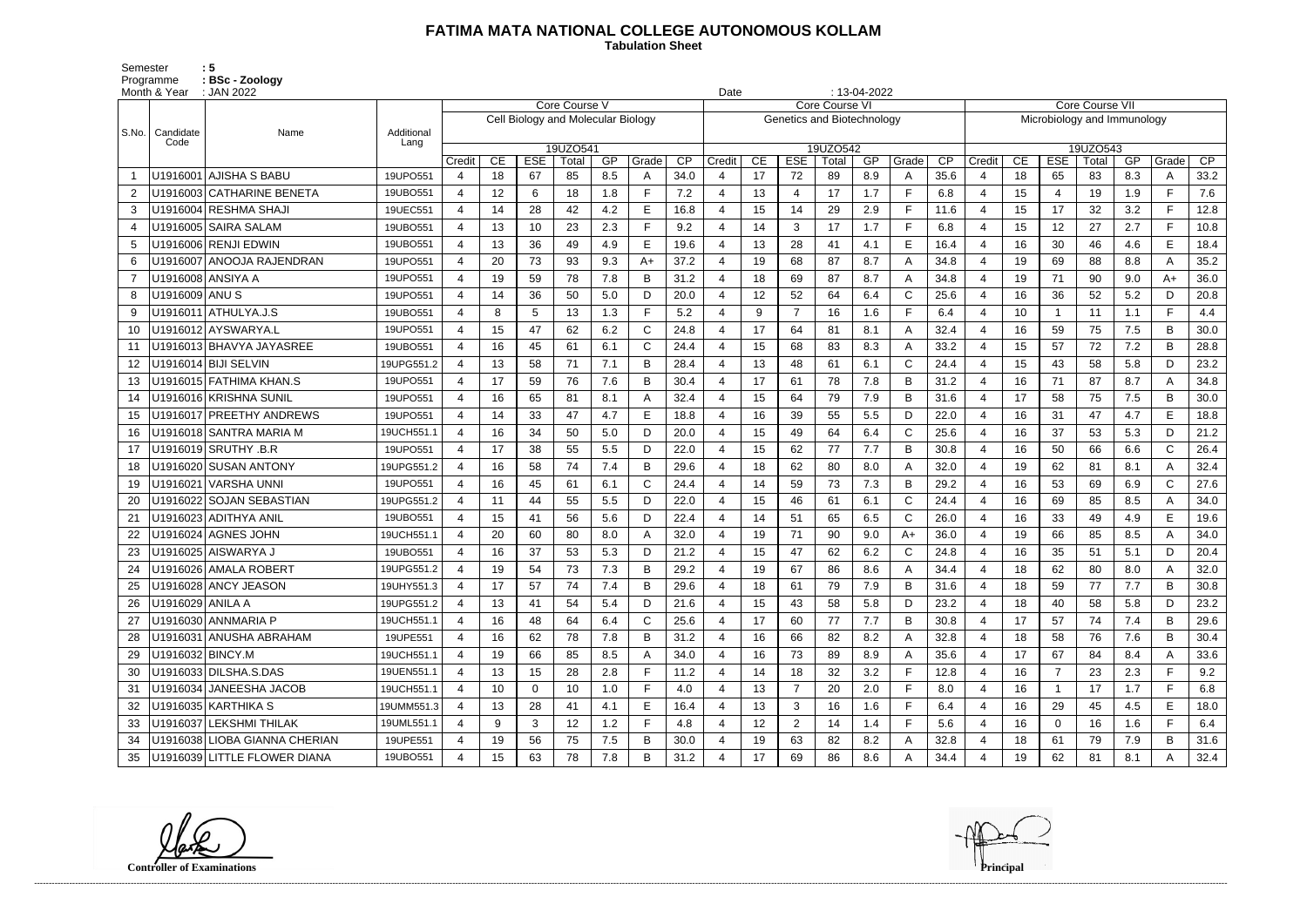|       |           | Name                            | Additional<br>Lang | Core Course V<br>Cell Biology and Molecular Biology |                 |            |       |           |             |                 |        |           |                            | Core Course VI |     |              |           | Core Course VII             |           |            |          |     |                                 |                 |  |  |
|-------|-----------|---------------------------------|--------------------|-----------------------------------------------------|-----------------|------------|-------|-----------|-------------|-----------------|--------|-----------|----------------------------|----------------|-----|--------------|-----------|-----------------------------|-----------|------------|----------|-----|---------------------------------|-----------------|--|--|
|       |           |                                 |                    |                                                     |                 |            |       |           |             |                 |        |           | Genetics and Biotechnology |                |     |              |           | Microbiology and Immunology |           |            |          |     |                                 |                 |  |  |
| S.No. | Candidate |                                 |                    |                                                     |                 |            |       |           |             |                 |        |           |                            |                |     |              |           |                             |           |            |          |     |                                 |                 |  |  |
|       | Code      |                                 |                    | 19UZO541                                            |                 |            |       |           |             |                 |        |           |                            | 19UZO542       |     |              |           |                             |           |            | 19UZO543 |     |                                 |                 |  |  |
|       |           |                                 |                    | Credit                                              | CE.             | <b>ESE</b> | Гоtal | <b>GP</b> | Grade       | $\overline{CP}$ | Credit | <b>CE</b> | <b>ESE</b>                 | Total          | GP  | Grade        | <b>CP</b> | Credit                      | <b>CE</b> | <b>ESE</b> | Total    | GP  | <sub>l</sub> Grade <sup>l</sup> | $\overline{CP}$ |  |  |
| 36    |           | U1916040 MEENU G                | 19UPG551.2         | 4                                                   | 14              | 53         | 67    | 6.7       |             | 26.8            |        | 17        | 44                         | 61             | 6.1 | $\mathsf{C}$ | 24.4      |                             | 17        | 59         | 76       | 7.6 | B                               | 30.4            |  |  |
| 37    |           | U1916041 SHEFNA ABDEEN          | 19UPO551           |                                                     | 13              | 31         | 44    | 4.4       |             | 17.6            |        | 15        | 49                         | 64             | 6.4 | U.           | 25.6      |                             | 16        | 45         | -61      | 6.1 | $\mathbf{C}$                    | 24.4            |  |  |
| 38    |           | U1916042 SREEKUTTY K            | 19UBO551           |                                                     | 12              | 17         | 29    | 2.9       |             | 11.6            |        | 13        | 33                         | 46             | 4.6 | E.           | 18.4      |                             | 16        | 32         | 48       | 4.8 | E.                              | 19.2            |  |  |
| 39    |           | U1916043 SWATHI LEKSHMI A S     | 19UEN551.1         | 4                                                   | 16              | 56         | 72    | 7.2       |             | 28.8            |        | 15        | 36                         | 51             | 5.1 | D            | 20.4      |                             | 16        | 50         | 66       | 6.6 | $\mathbf{C}$                    | 26.4            |  |  |
| 40    |           | U1916044 VENEESHA               | 19UPO551           |                                                     | 18              | 65         | 83    | 8.3       |             | 33.2            |        | 18        | 69                         | 87             | 8.7 | A            | 34.8      |                             | 19        | 56         | 75       | 7.5 | B.                              | 30.0            |  |  |
| 41    |           | U1916045 VISMAYA MARY T         | 19UPO551           | 4                                                   | 13              | 54         | 67    | 6.7       | $\sim$<br>U | 26.8            |        | 16        | 47                         | 63             | 6.3 | $\mathsf{C}$ | 25.2      |                             | 16        | 49         | 65       | 6.5 | $\mathbf{C}$                    | 26.0            |  |  |
| 42    |           | U1916046 ANANDAGOPAL.M          | 19UPO551           |                                                     | 14              | 50         | 64    | 6.4       | ◡           | 25.6            |        | 14        | 54                         | 68             | 6.8 | U.           | 27.2      |                             | 16        | 51         | 67       | 6.7 | C.                              | 26.8            |  |  |
| 43    |           | U1916048 JOEL MANU              | 19UEC551           |                                                     | 12 <sup>2</sup> | 44         | 56    | 5.6       |             | 22.4            |        | 14        | 42                         | 56             | 5.6 | D            | 22.4      |                             | 16        | 29         | 45       | 4.5 | E.                              | 18.0            |  |  |
|       |           | U1916049 K P ANANDA PADMANABHAN | 19UCH551.1         |                                                     | 12 <sup>°</sup> | 20         | 32    | 3.2       |             | 12.8            |        | 13        | 28                         | 41             | 4.1 | E.           | 16.4      |                             | 16        | 37         | 53       | 5.3 | D.                              | 21.2            |  |  |
| 45    |           | U1916051 RAMANADH.P.H           | 19UML551.1         | 4                                                   |                 | 18         | 22    | 2.2       |             | 8.8             |        | 5         | 0                          | 5              | 0.5 |              | 2.0       |                             |           | 21         | 26       | 2.6 |                                 | 10.4            |  |  |
| 46    |           | U1916053 T P ANOOPKRISHNAN      | 19UPG551.2         |                                                     | 17              | 50         | 67    | 6.7       |             | 26.8            |        | 15        | 63                         | 78             | 7.8 | B            | 31.2      |                             | 16        | 58         | 74       | 7.4 | B.                              | 29.6            |  |  |
| 47    |           | U1916055 TIBIN TITUS            | 19UPO551           |                                                     | 12 <sup>2</sup> | 42         | 54    | 5.4       |             | 21.6            |        | 14        | 45                         | 59             | 5.9 | D            | 23.6      |                             | 16        | 47         | 63       | 6.3 | C.                              | 25.2            |  |  |

**Controller of Examinations Principal**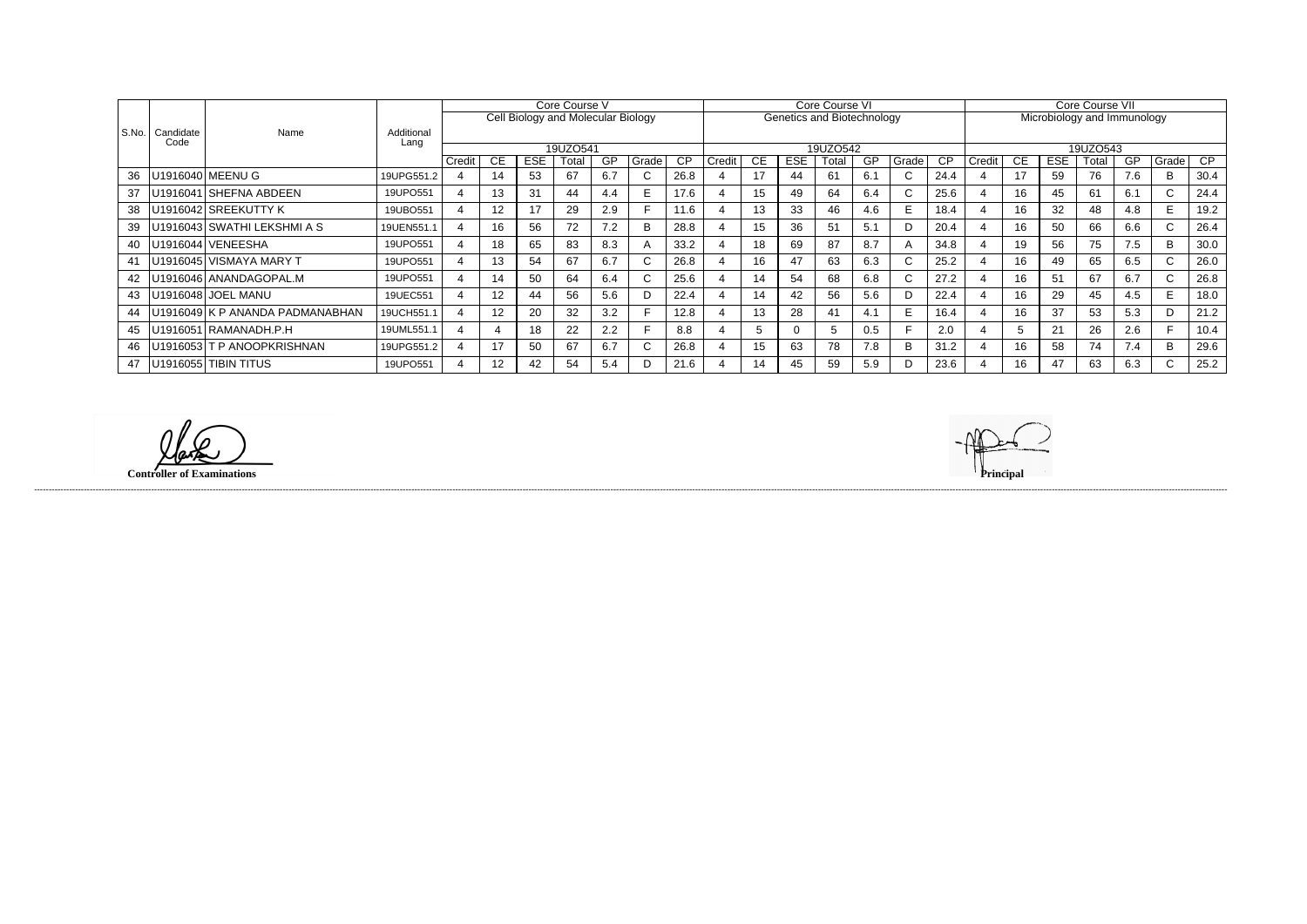|                |                   |                               | <b>Core Course VIII</b> |                                                            |           |    |                     |     |      |      |                          |                | <b>Open Course</b> |       |           |              |       |                |        |              |                |
|----------------|-------------------|-------------------------------|-------------------------|------------------------------------------------------------|-----------|----|---------------------|-----|------|------|--------------------------|----------------|--------------------|-------|-----------|--------------|-------|----------------|--------|--------------|----------------|
|                |                   |                               |                         |                                                            |           |    | <b>Practical II</b> |     |      |      |                          |                |                    |       |           |              |       |                |        |              |                |
| S.No.          | Candidate<br>Code | Name                          | Additional<br>Lang      |                                                            |           |    |                     |     |      |      |                          |                |                    |       |           |              | Total | <b>SCPA</b>    | Grade  | Result       |                |
|                |                   |                               |                         | 19UZO544<br><b>ESE</b><br>CP<br>CE<br>Total<br>GP<br>Grade |           |    |                     |     |      |      |                          | CE             | <b>ESE</b>         | Total | CP        |              |       |                |        |              |                |
|                |                   | U1916001 AJISHA S BABU        | 19UPO551                | Credit<br>4                                                | 20        | 74 | 94                  | 9.4 | $A+$ | 37.6 | Credit<br>$\overline{2}$ | 20             | 70                 | 90    | GP<br>9.0 | Grade<br>A+  | 18.0  | 158.4          | 8.80   | A            | PASSED         |
| 2              |                   | U1916003 CATHARINE BENETA     | 19UBO551                | $\overline{4}$                                             | 20        | 68 | 88                  | 8.8 | Α    | 35.2 | $\overline{2}$           | 13             | 31                 | 44    | 4.4       | E            | 8.8   |                |        | F            | <b>FAILED</b>  |
| 3              |                   | U1916004 RESHMA SHAJI         | 19UEC551                | $\overline{4}$                                             | 20        | 67 | 87                  | 8.7 | A    | 34.8 | 2                        | 19             | Ab                 | 19    | 1.9       | E            | 3.8   | $\blacksquare$ |        | F            | <b>FAILED</b>  |
| $\overline{4}$ |                   | U1916005 SAIRA SALAM          | 19UBO551                | 4                                                          | 20        | 49 | 69                  | 6.9 | C    | 27.6 | $\overline{2}$           | 15             | 47                 | 62    | 6.2       | $\mathsf{C}$ | 12.4  |                |        | E            | <b>FAILED</b>  |
| 5              |                   | U1916006 RENJI EDWIN          | 19UBO551                | 4                                                          | 20        | 65 | 85                  | 8.5 | A    | 34.0 | $\overline{2}$           | 14             | 60                 | 74    | 7.4       | B            | 14.8  | 103.2          | 5.73   | D            | PASSED         |
| 6              |                   | U1916007 ANOOJA RAJENDRAN     | 19UPO551                | 4                                                          | 20        | 71 | 91                  | 9.1 | $A+$ | 36.4 | $\overline{2}$           | 20             | 66                 | 86    | 8.6       | A            | 17.2  | 160.8          | 8.93   | A            | PASSED         |
| $\overline{7}$ |                   | U1916008 ANSIYA A             | 19UPO551                | 4                                                          | 20        | 67 | 87                  | 8.7 | Α    | 34.8 | $\overline{2}$           | 20             | 69                 | 89    | 8.9       | A            | 17.8  | 154.6          | 8.59   | A            | PASSED         |
| 8              | U1916009 ANU S    |                               | 19UPO551                | 4                                                          | 20        | 63 | 83                  | 8.3 | Α    | 33.2 | $\overline{2}$           | 20             | 32                 | 52    | 5.2       | D            | 10.4  | 110.0          | 6.11   | C            | PASSED         |
| 9              |                   | $U1916011$ ATHULYA.J.S        | 19UBO551                | 4                                                          | 15        | Ab | 15                  | 1.5 | F    | 6.0  | $\overline{2}$           | $\overline{7}$ | 28                 | 35    | 3.5       | F.           | 7.0   |                |        | E            | <b>FAILED</b>  |
| 10             |                   | U1916012 AYSWARYA.L           | 19UPO551                | 4                                                          | 20        | 72 | 92                  | 9.2 | $A+$ | 36.8 | $\overline{2}$           | 20             | 62                 | 82    | 8.2       | A            | 16.4  | 140.4          | 7.80   | B            | PASSED         |
| 11             |                   | U1916013 BHAVYA JAYASREE      | 19UBO551                | 4                                                          | 20        | 67 | 87                  | 8.7 | Α    | 34.8 | $\overline{2}$           | 15             | 68                 | 83    | 8.3       | A            | 16.6  | 137.8          | 7.66   | B            | <b>PASSED</b>  |
| 12             |                   | U1916014 BIJI SELVIN          | 19UPG551.2              | $\overline{4}$                                             | 20        | 66 | 86                  | 8.6 | A    | 34.4 | $\overline{2}$           | 17             | 63                 | 80    | 8.0       | A            | 16.0  | 126.4          | 7.02   | В            | PASSED         |
| 13             |                   | U1916015 FATHIMA KHAN.S       | 19UPO551                | 4                                                          | 20        | 70 | 90                  | 9.0 | $A+$ | 36.0 | 2                        | 20             | 71                 | 91    | 9.1       | A+           | 18.2  | 150.6          | 8.37   | A            | PASSED         |
| 14             |                   | U1916016 KRISHNA SUNIL        | 19UPO551                | 4                                                          | 20        | 74 | 94                  | 9.4 | $A+$ | 37.6 | $\overline{2}$           | 20             | 53                 | 73    | 7.3       | B            | 14.6  | 146.2          | 8.12   | A            | PASSED         |
| 15             |                   | U1916017 PREETHY ANDREWS      | 19UPO551                | 4                                                          | 20        | 69 | 89                  | 8.9 | A    | 35.6 | $\overline{c}$           | 20             | 45                 | 65    | 6.5       | $\mathsf{C}$ | 13.0  | 108.2          | 6.01   | C            | <b>PASSED</b>  |
| 16             |                   | U1916018 SANTRA MARIA M       | 19UCH551.1              | 4                                                          | 20        | 72 | 92                  | 9.2 | $A+$ | 36.8 | $\overline{2}$           | 20             | 46                 | 66    | 6.6       | $\mathsf{C}$ | 13.2  | 116.8          | 6.49   | $\mathsf{C}$ | PASSED         |
| 17             |                   | U1916019 SRUTHY .B.R          | 19UPO551                | 4                                                          | 20        | 69 | 89                  | 8.9 | Α    | 35.6 | $\overline{2}$           | 20             | 54                 | 74    | 7.4       | B            | 14.8  | 129.6          | 7.20   | B            | PASSED         |
| 18             |                   | U1916020 SUSAN ANTONY         | 19UPG551.2              | 4                                                          | 20        | 78 | 98                  | 9.8 | $A+$ | 39.2 | 2                        | 19             | 65                 | 84    | 8.4       | A            | 16.8  | 150.0          | 8.33   | A            | PASSED         |
| 19             |                   | U1916021 VARSHA UNNI          | 19UPO551                | 4                                                          | 20        | 77 | 97                  | 9.7 | $A+$ | 38.8 | $\overline{2}$           | 20             | 51                 | 71    | 7.1       | B            | 14.2  | 134.2          | 7.46   | B            | <b>PASSED</b>  |
| 20             |                   | U1916022 SOJAN SEBASTIAN      | 19UPG551.2              | $\overline{4}$                                             | 20        | 74 | 94                  | 9.4 | $A+$ | 37.6 | $\overline{c}$           | 16             | 67                 | 83    | 8.3       | A            | 16.6  | 134.6          | 7.48   | B            | <b>PASSED</b>  |
| 21             |                   | U1916023 ADITHYA ANIL         | 19UBO551                | 4                                                          | 20        | 70 | 90                  | 9.0 | $A+$ | 36.0 | $\overline{2}$           | 15             | 63                 | 78    | 7.8       | B            | 15.6  | 119.6          | 6.64   | $\mathsf{C}$ | PASSED         |
| 22             |                   | U1916024 AGNES JOHN           | 19UCH551.1              | 4                                                          | 20        | 74 | 94                  | 9.4 | $A+$ | 37.6 | $\overline{2}$           | 20             | 73                 | 93    | 9.3       | $A+$         | 18.6  | 158.2          | 8.79   | A            | PASSED         |
| 23             |                   | U1916025 AISWARYA J           | 19UBO551                | 4                                                          | 20        | 67 | 87                  | 8.7 | A    | 34.8 | $\overline{2}$           | 15             | 65                 | 80    | 8.0       | A            | 16.0  | 117.2          | 6.51   | C            | PASSED         |
| 24             |                   | U1916026 AMALA ROBERT         | 19UPG551.2              | 4                                                          | 20        | 75 | 95                  | 9.5 | $A+$ | 38.0 | $\overline{2}$           | 20             | 57                 | 77    | 7.7       | B            | 15.4  | 149.0          | 8.28   | Α            | PASSED         |
| 25             |                   | U1916028 ANCY JEASON          | 19UHY551.3              | 4                                                          | 20<br>$-$ | 74 | 94                  | 94  | $A+$ | 37.6 | C                        | 18             | 51                 | 69    | 6.9       | $\mathsf{C}$ | 13.8  | 143.4          | 7.97   | B            | $\sf{PASSED} $ |
| 26             | U1916029 ANILA A  |                               | 19UPG551.2              | 4                                                          | 20        | 78 | 98                  | 9.8 | $A+$ | 39.2 | $\overline{2}$           | 20             | 55                 | 75    | 7.5       | B            | 15.0  | 122.2          | 6.79   | C            | PASSED         |
| 27             |                   | U1916030 ANNMARIA P           | 19UCH551.1              | 4                                                          | 20        | 76 | 96                  | 9.6 | $A+$ | 38.4 | $\overline{2}$           | 20             | 35                 | 55    | 5.5       | D            | 11.0  | 135.4          | 7.52   | B            | <b>PASSED</b>  |
| 28             |                   | U1916031 ANUSHA ABRAHAM       | 19UPE551                | 4                                                          | 20        | 78 | 98                  | 9.8 | A+   | 39.2 | $\overline{2}$           | 16             | 62                 | 78    | 7.8       | B            | 15.6  | 149.2          | 8.29   | A            | PASSED         |
| 29             | U1916032 BINCY.M  |                               | 19UCH551.1              | $\overline{4}$                                             | 19        | 72 | 91                  | 9.1 | A+   | 36.4 | $\overline{2}$           | 20             | 65                 | 85    | 8.5       | A            | 17.0  | 156.6          | 8.70   | A            | PASSED         |
| 30             |                   | U1916033 DILSHA.S.DAS         | 19UEN551.1              | 4                                                          | 20        | 63 | 83                  | 8.3 | A    | 33.2 | $\overline{2}$           | 20             | 35                 | 55    | 5.5       | D            | 11.0  | $\sim$         | $\sim$ | F            | <b>FAILED</b>  |
| -31            |                   | U1916034 JANEESHA JACOB       | 19UCH551.1              | 4                                                          | 17        | 59 | 76                  | 7.6 | B    | 30.4 | $\overline{2}$           | 18             | 11                 | 29    | 2.9       | F            | 5.8   | $\sim$         |        | F            | <b>FAILED</b>  |
| 32             |                   | U1916035 KARTHIKA S           | 19UMM551.3              | $\overline{4}$                                             | 18        | 70 | 88                  | 8.8 | A    | 35.2 | $\overline{2}$           | 17             | 75                 | 92    | 9.2       | $A+$         | 18.4  | $\blacksquare$ |        | F            | <b>FAILED</b>  |
| 33             |                   | U1916037 LEKSHMI THILAK       | 19UML551.1              | 4                                                          | 20        | 62 | 82                  | 8.2 | A    | 32.8 | $\overline{2}$           | 19             | 24                 | 43    | 4.3       | F.           | 8.6   | $\blacksquare$ |        | F            | <b>FAILED</b>  |
| 34             |                   | U1916038 LIOBA GIANNA CHERIAN | 19UPE551                | 4                                                          | 20        | 77 | 97                  | 9.7 | $A+$ | 38.8 | $\overline{2}$           | 17             | 67                 | 84    | 8.4       | A            | 16.8  | 150.0          | 8.33   | A            | PASSED         |
| 35             |                   | U1916039 LITTLE FLOWER DIANA  | 19UBO551                | 4                                                          | 20        | 77 | 97                  | 9.7 | $A+$ | 38.8 | $\overline{2}$           | 20             | 75                 | 95    | 9.5       | A+           | 19.0  | 155.8          | 8.66   | A            | <b>PASSED</b>  |

**Controller of Examinations Principal**